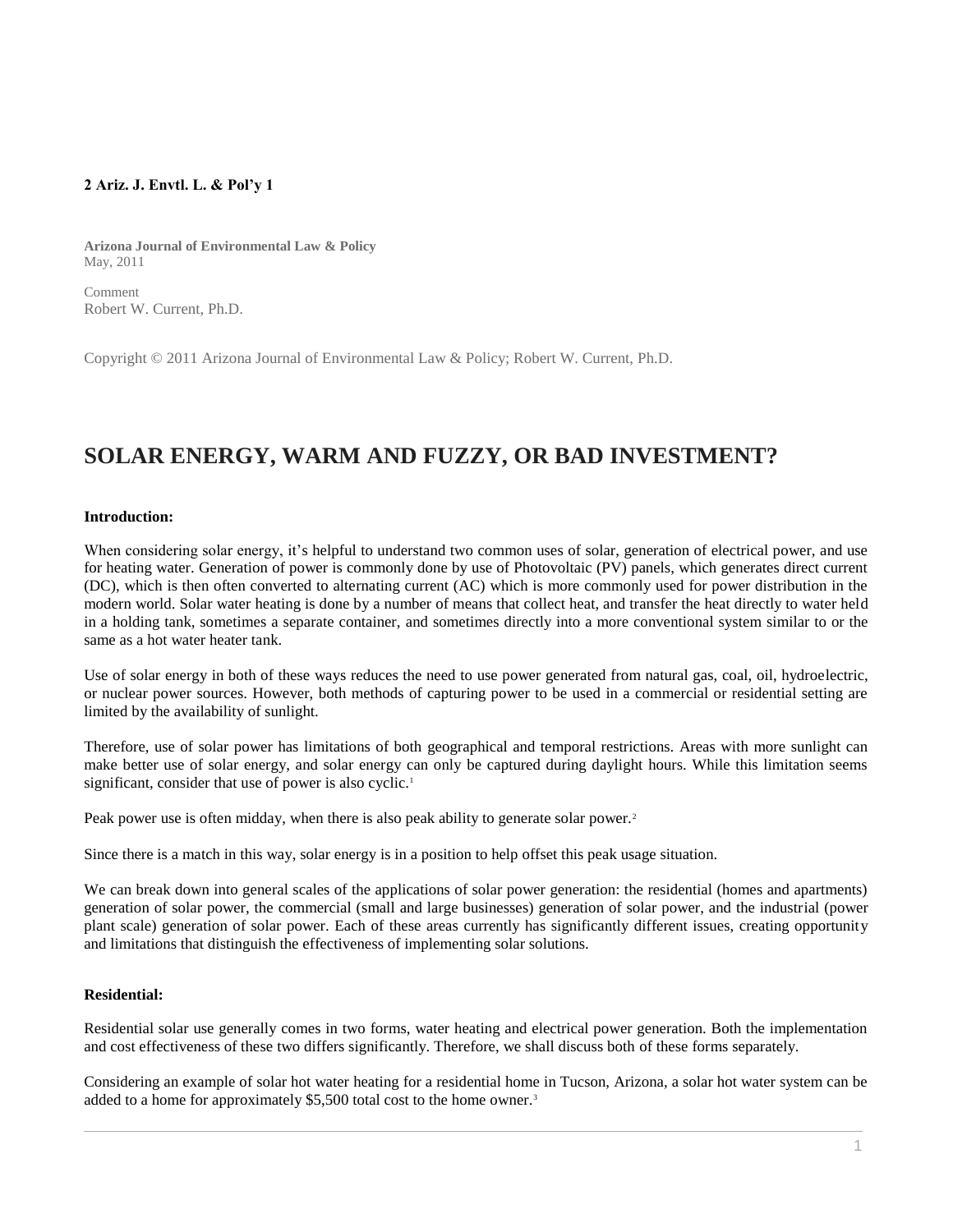There are incentives from the local electrical company that can pay the owner back up to \$1,750 to offset this cost, if the owner signs an agreement with the power company to allow the power company to use the system as part of its Renewable Energy Credit (REC) with the federal government.<sup>4</sup>

The home owner may further be able to obtain a onetime personal tax credit on their state income tax that year, however this one time limit applies to both water and electric, so they may not claim it again if they add another system.<sup>5</sup>

While this might sound good, one has to compare it to conventional water heating, where installation of a new water heater is in the range of \$350 to \$750, significantly less expensive. When typical use of an electric hot water heater has a power cost in the area of \$390 to \$585, it can easily take 3 to 5 years before the owner recovers the additional cost of installing a solar hot water heater.<sup>6</sup>

Depending on the life of the system, this may or may not create a financial savings for the home owner. And, with questionable returns on the investment, the upfront costs are clearly higher for installation of a solar hot water system. This is a greatly simplified and general estimate. Additional factors may include the large variations in expense for very different types of solar hot water systems, and installation costs which can very drastically depending on the type of home, roof, and location of plumbing. Solar water heating systems may have a lifetime of approximately 30 years, the holding tanks may only have a lifetime of a typical holding tank being around 15 years.<sup>7</sup>

By comparison to solar hot water heating, solar electrical systems are significantly more expensive. A solar electric system can range in price from \$4,000 to \$100,000 for an average home.<sup>8</sup> However, considering again the example of Tucson, Arizona, the power company may offer significantly higher rebates for systems installed, paying up to \$2 per watt of the \$6 to \$8 per watt system cost.<sup>9</sup>

The personal state tax credit is also available for solar electrical systems, but again is only offered one time, and cannot be used again for the installation of a second system even if it is of a different type like water heating.

While heating water is fairly straight forward, the excess heat generation is not something you can easily capture and share. However excess electrical generation can be used easily. Depending on it's size, a grid-tie solar electric system can sometimes generate excess energy during the day. And through programs such as Net Metering, a home owner can install an electrical meter where the excess power generated during the day spins the power meter backwards feeding energy out into the grid, and turns the meter forwards during the night when no solar energy is generated.<sup>10</sup>

Through such programs, homeowners are capable of being "energy neutral" and consuming zero net energy. However, due to the significant financial investment of solar electrical systems, the amount of time required to recover the investment in solar electric systems can be up to 20 years.<sup>11</sup>

Although in the short term, residential installation of solar systems is a significant expense, it is important to consider that, as demonstrated above, the costs are recovered over time. When considering that the costs are eventually recovered, it would seem that solar systems on residential homes are "the right thing to do" to improve our environment. It all sounds wonderful, right? It is a wonderful thing to do, but it's probably not the best first step as a home owner. For two reasons, first, it's very expensive, and second, you have a better option.

Simple practices of adjusting temperatures, shutting off lights, and unplugging unused equipment among other things can reduce your power use, which in turn improves the environment, without any initial cost to the home owner at all, and effectively save money over time.<sup>12</sup>

And when spending significant amounts on home improvement, often new appliances, a more efficient air conditioning system, new windows, and additional insulation can reduce your power usage far more significantly per dollar than trying to offset your electrical use by putting solar panels on your home.<sup>13</sup>

Many of these improvements also qualify for tax credits.<sup>14</sup>

If you want to make an environmental impact, it makes sense to get the most bang for your buck. Since they are from no cost, to significantly lower cost, these other ways of decreasing energy use and improving the environment are more widely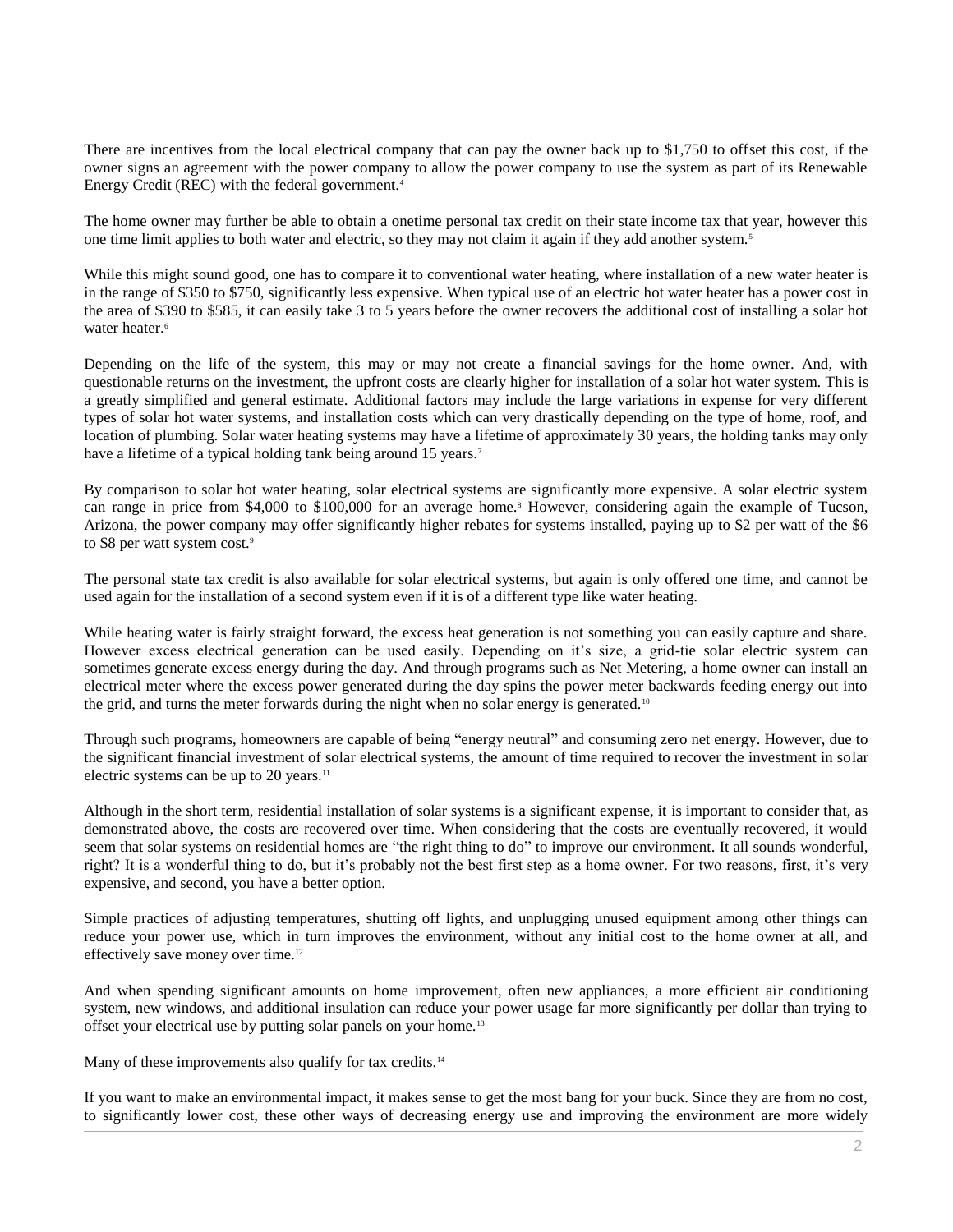accessible to home owners.

So, while solar water and power systems for home owners are a wonderful addition that help the environment in general, they often are not the best use of home owner money if the end goal is to improve the environment. Solar water is a lower cost, quicker cost recovery than solar electric. But both steps should only come after learning to be energy efficient and making home improvements to meet those ends. Only then does the addition of solar technologies become an practical next step.

### **Commercial:**

Commercial use of electrical power cannot be easily estimated because of the variety of energy use by comparison to roof space of commercial buildings. Small manufacturing companies may never be zero energy, where large warehouses could generate a surplus. Currently, the incentives to install solar systems are not as significant as they are for residential applications. Considering again, Tucson, Arizona, a commercial installation can receive only a \$1.50 per watt rebate, less than the \$2.00 per watt available to residential home owners.<sup>15</sup>

For larger commercial entities there is the option to sell the power generated directly back to the power company for \$0.102 to \$0.142 per kwh.<sup>16</sup>

But to opt in for the ability to sell power back to the utility company, you opt out of the upfront incentives.

With the possibility of larger amounts of available roof space, the installation of large solar electric systems is possible. However, it is not currently encouraged as strongly as it is for residential applications by way of rebates and tax credits. With a governmental push to encourage green energyproduction, this appears to be a very strong area for growth.

### **Industrial or Plant Level**

There is discussion of creating solar electrical generation facilities on a plant scale to provide green energy. While some costs do decrease with scale, not all costs are equivalent. When comparing a power plant scale solar system to residential or commercial systems, there are significant additional costs. Those costs include land, water, and infrastructure, and some of the costs are not easily estimated in dollars. One cost that is clearly related to dollars is infrastructure. When installing a solar system on a home or business, it is tied directly into existing electrical panels, and the existing electrical grid. Sometimes this can be done without any modification to the existing electrical infrastructure or grid, but occasionally it involves new electrical panels and a larger power line to the home or business. These are not without cost, but they pale in comparison to routing miles of how power electrical lines for miles to a power generation facility.

But it might be more important to consider the other differences, water and land use. Residential and commercial systems are typically "roof-top" grid-tie systems, and use no additional land. They sit on top of existing structures. And they typically employ PV technology, which requires very little water use (only an occasional rinse and wash every year or two). However a power plant level solar system can require 22,927 acres for every 1000 megawatts of power produced, much higher than other methods of power production.<sup>17</sup>

And, because not all power plant proposals use PV technology, they can create a significant strain on water use, often because of the power generation method, but also do to the energy storage methods used for overnight power production. <sup>18</sup>

Given these issues, it would appear that the requirements for a solar power plant would be directly opposed to the majority of American opinion that is in favor of land conservation.<sup>19</sup>

To create a power generation plant based on solar technology remains a difficult and questionable solution. While it is warm and fuzzy to think that we could view solar energy as a source similar to coal, gas, or hydro-electric, we shouldn't do so with a blind eye to the significant physical differences between these types of power generation.

#### **Summary:**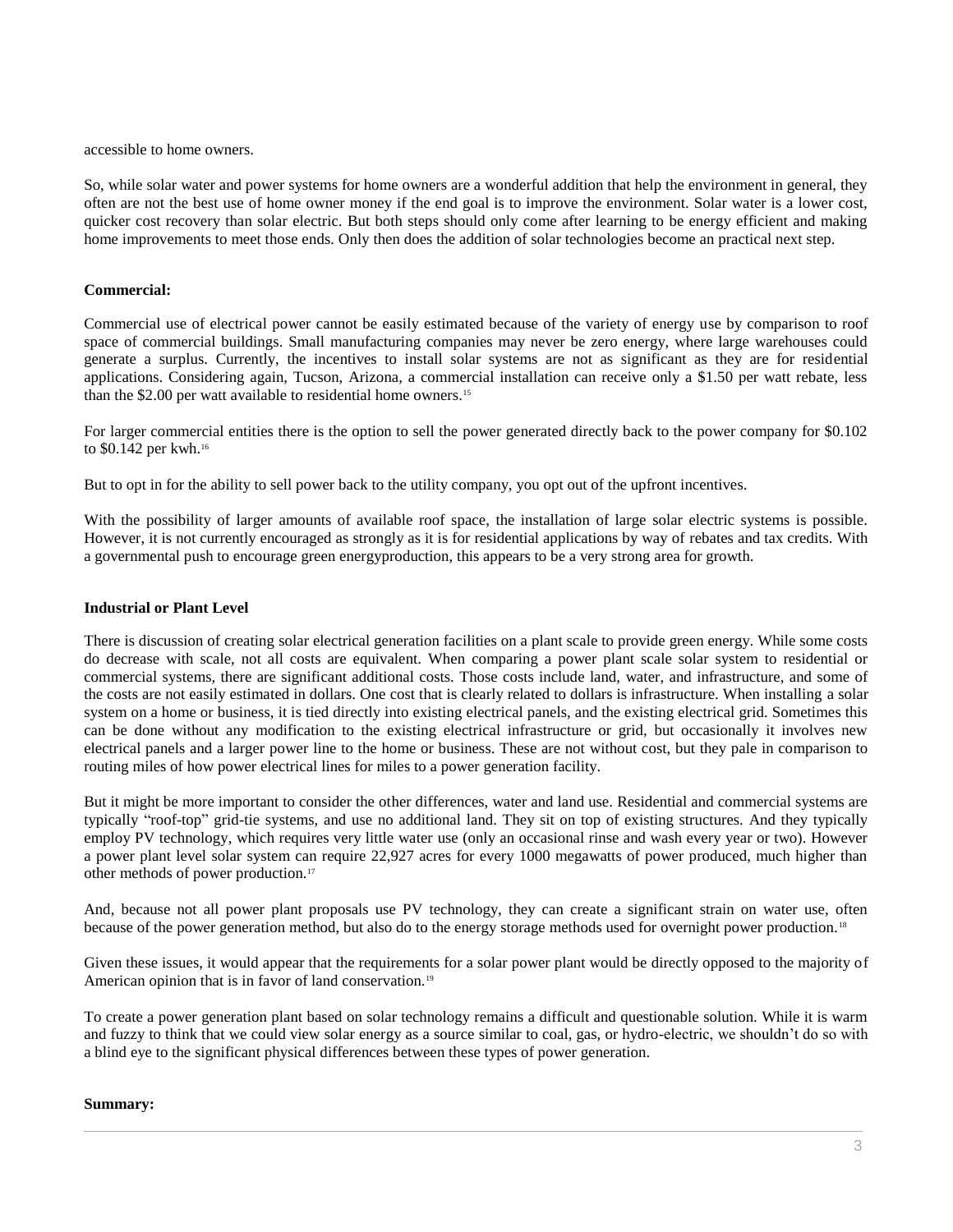Using solar energy for hot water heating and electrical power generation can be a positive step for a better environment. However, all types and uses of solar energy imagined or planned is not necessary beneficial to our environment. Further solar energy may not be the first and best step towards addressing environmental impacts of energy use for the average person. The first clear steps are to address the energy use itself, using more efficient systems and making home and business improvements cut electrical use. Then additional spending on residential and commercial solar systems will be a positive second step. As much as residential and commercial solar applications seem to be a positive step to improve our environment, large scale solar power plants continue to be of debatable positive environmental impact, and potentially negative environmental impact.

#### Footnotes

- <sup>1</sup> Electricity Demand, Electropedia, http:// www.mpoweruk.com/electricity\_demand.htm (last visited April 26, 2011).
- <sup>2</sup> Your Home Time-of-Use, Tucson Elec. Power Co., http:// www.tucsonelectric.com/Home/Programs/timeofuse.asp (last visited April 26, 2011).
- <sup>3</sup> PV FAQ, Progressive Solar, Inc., http:// www.progressivesolarinc.com/pvfaq.html (last visited April 26, 2011).
- <sup>4</sup> Green Energy -- Home Programs, Tucson Elec Power Co., http:// www.tucsonelectric.com/Green/Home/Solar/spaceheating.asp (last visited April 26, 2011).
- <sup>5</sup> Arizona Incentives/Policies for Renewables & Efficiency, Database of State Incentives for Renewables & Efficiency, http:// www.dsireusa.org/incentives/incentive.cfm?Incentive\_Code=AZ47F&re=1&ee=1 (last visited April 26, 2011).
- <sup>6</sup> Water Heaters, California Energy Commission, http:// www.consumerenergycenter.org/home/appliances/waterheaters.html (last visited April 26, 2011).
- <sup>7</sup> See Solar Hot Water, Green Design Build for Your Home, http:// greendesignbuild.net/Solar.aspx (last visited April 26, 2011), and Life Expectancy, The Old House Web, http://www.oldhouseweb.com/how-to-advice/life-expectancy.shtml (last visited April 26, 2011).
- <sup>8</sup> PV FAQ, Progressive Solar, Inc., http:// www.progressivesolarinc.com/pvfaq.html (last visited April 26, 2011).
- 9 Green Energy -- Home Programs, Tucson Elec Power Co., http:// www.tucsonelectric.com/Green/Home/Solar/electric.asp (last visited April 26, 2011).
- <sup>10</sup> Bi-Directional (NET) Electronic Energy Measurement, Tucson Elec Power Co., http:// www.tucsonelectric.com/Green/GreenWatts/Docs/TEPNetMetering.pdf (last visited April 26, 2011).
- <sup>11</sup> PV FAQ, Progressive Solar, Inc., http:// www.progressivesolarinc.com/pvfaq.html (last visited April 26, 2011).
- <sup>12</sup> How to Reduce Your Energy Consumption, Natural Resource Def. Council, http://www.nrdc.org/air/energy/genergy.asp (last visited April 26, 2011).
- <sup>13</sup> See Kelli B. Grant and Sarah Morgan, 13 Simple Ways to Lower Your Electric Bill, Smart Money, http://www.smartmoney.com/spending/deals/13-simple-ways-to-lower-your-electricbill-22933/ (last visited April 26, 2011), and Twenty Things You Can Do to Conserve Energy, Power Scorecard, http:// www.powerscorecard.org/reduce\_energy.cfm (last visited April 26, 2011).